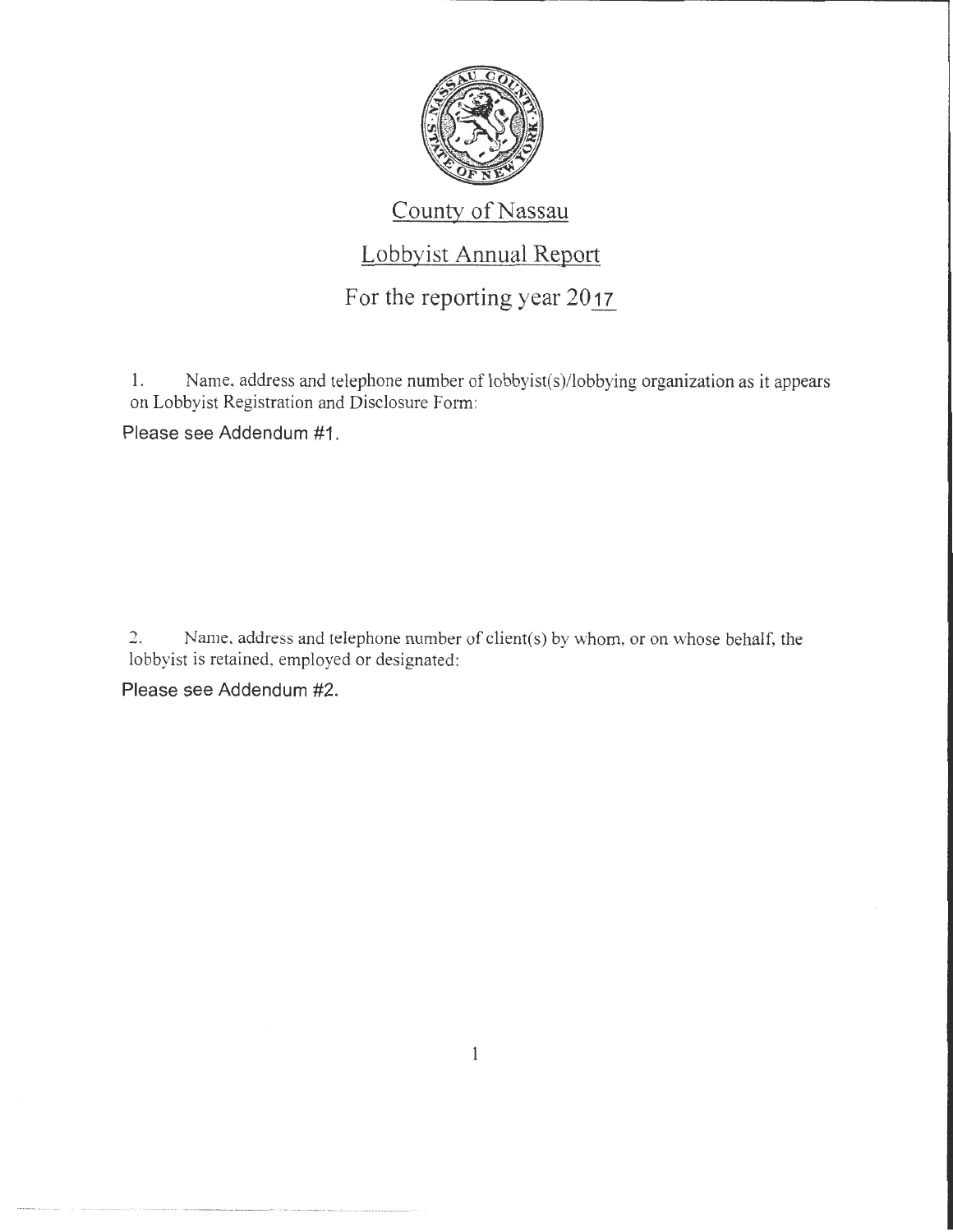3. A description of the subject or subjects on which each lobbyist retained, employed or designated by such client has lobbied:

**No lobbying activity for 2017.** 

4. Names of the persons and agencies before which such lobbyist has lobbied: **No lobbying activity for 2017.** 

5. List below amounts for any compensation paid or owed to the lobbyist during the prior year for the purposes of lobbying. Such amounts shall be detailed as to amount, to whom paid and for what purpose.

| Amount | Details<br>Please see Addendum #3. |
|--------|------------------------------------|
|        |                                    |
|        |                                    |
|        |                                    |
|        |                                    |
|        |                                    |
|        |                                    |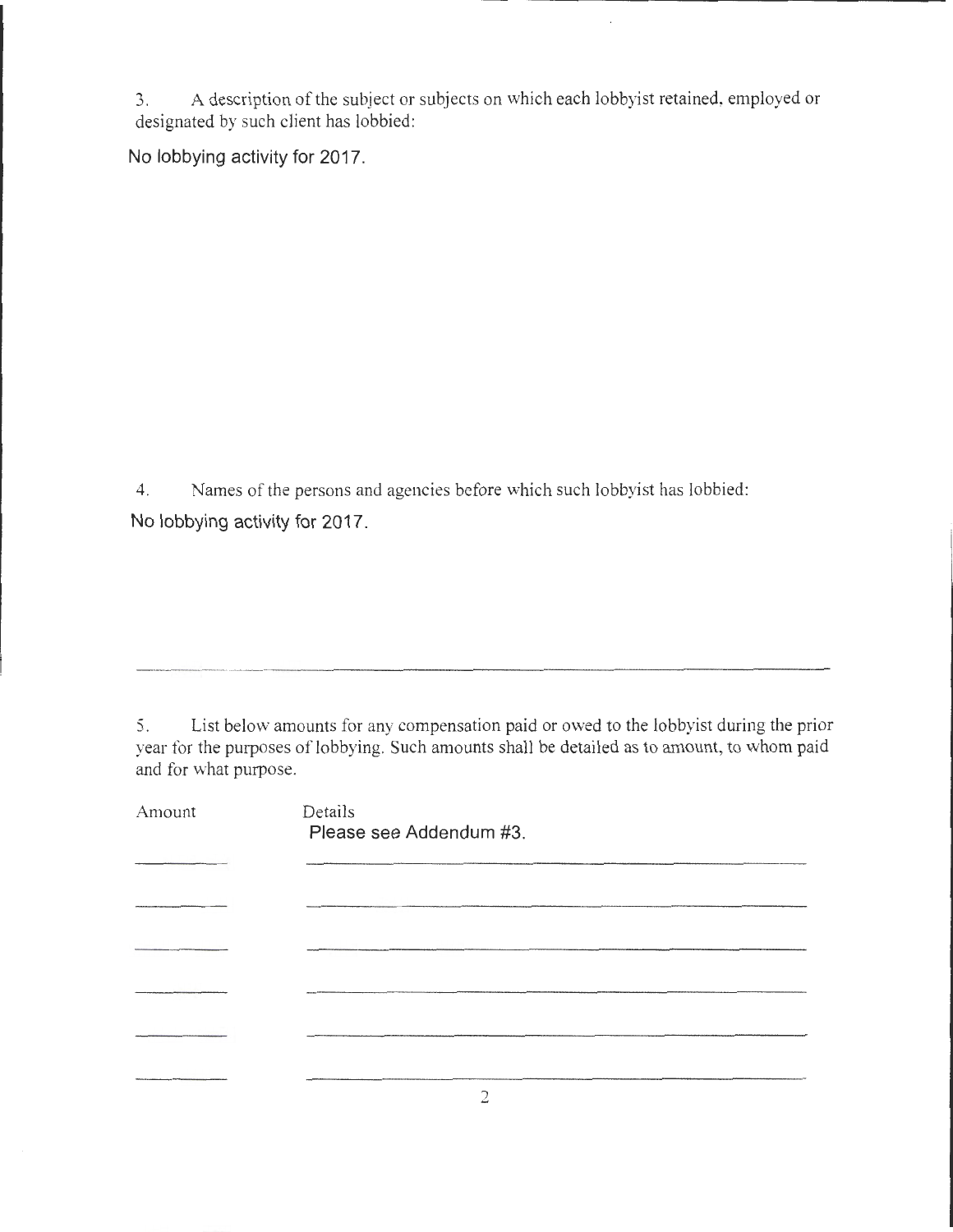| algorithm and the contract of the contract of the contract of the contract of the contract of the contract of |  |
|---------------------------------------------------------------------------------------------------------------|--|
|                                                                                                               |  |
|                                                                                                               |  |
|                                                                                                               |  |
|                                                                                                               |  |
|                                                                                                               |  |
|                                                                                                               |  |
|                                                                                                               |  |
|                                                                                                               |  |
|                                                                                                               |  |
|                                                                                                               |  |
|                                                                                                               |  |
|                                                                                                               |  |
|                                                                                                               |  |
|                                                                                                               |  |
|                                                                                                               |  |
|                                                                                                               |  |
|                                                                                                               |  |
|                                                                                                               |  |
|                                                                                                               |  |
|                                                                                                               |  |
|                                                                                                               |  |
|                                                                                                               |  |
|                                                                                                               |  |
|                                                                                                               |  |
|                                                                                                               |  |
|                                                                                                               |  |
|                                                                                                               |  |
|                                                                                                               |  |
|                                                                                                               |  |
|                                                                                                               |  |
|                                                                                                               |  |
|                                                                                                               |  |
|                                                                                                               |  |
|                                                                                                               |  |
|                                                                                                               |  |
|                                                                                                               |  |
|                                                                                                               |  |
|                                                                                                               |  |
|                                                                                                               |  |
|                                                                                                               |  |

6. List below the cumulative total amounts earned for lobbying throughout the year: **\$424,500** 

7. List below the expenses incurred or expensed by lobbyist for the purpose of lobbying:

| Amount | Details<br>Please see Addendum #3. |  |  |
|--------|------------------------------------|--|--|
|        |                                    |  |  |
|        |                                    |  |  |
|        |                                    |  |  |
|        |                                    |  |  |
|        |                                    |  |  |
|        |                                    |  |  |
|        |                                    |  |  |
|        |                                    |  |  |
|        |                                    |  |  |
|        |                                    |  |  |
|        |                                    |  |  |
|        |                                    |  |  |
|        |                                    |  |  |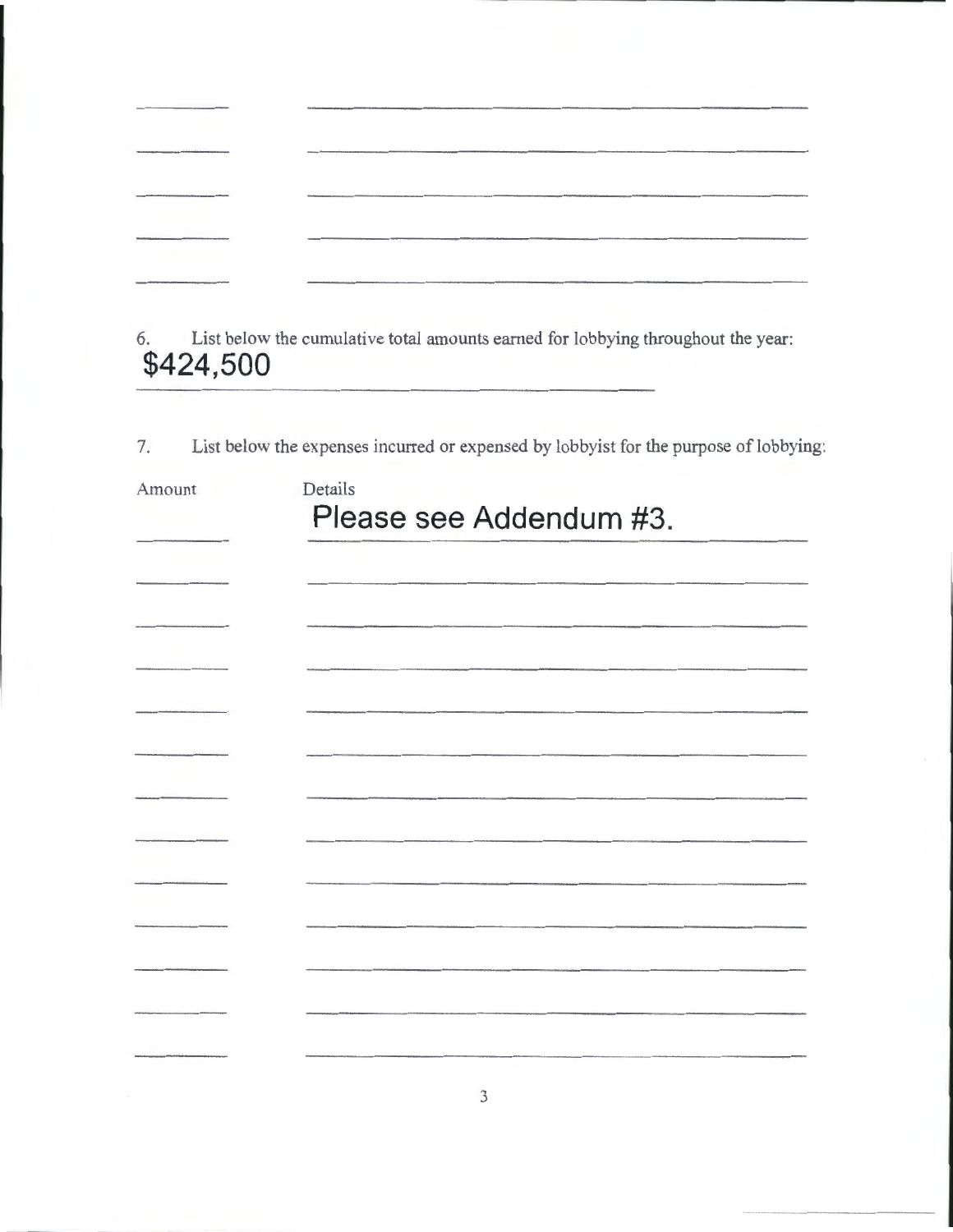8. List below the cumulative total amounts expended for lobbying throughout the year: **\$0.00** 

I understand that copies of this form will be sent to the Nassau County Department of Information Technology ("IT") to be posted on the County's website.

I also understand that upon termination of retainer, employment or designation I must give written notice to the County Attorney within thirty (30) days of termination.

VERIFICATION: I certify that all statements made on this statement are true, correct and complete to the best of my knowledge and belief and I understand that the willful making of any false statement of material fact herein will subject me to the provisions of law relevant to the making and filing of false instruments and will render such statement null and void.

| January 11, 2018<br>Dated:                                                                                                                    | Signed:     | <b>Steve Malito</b>                                         |
|-----------------------------------------------------------------------------------------------------------------------------------------------|-------------|-------------------------------------------------------------|
|                                                                                                                                               | Print Name: |                                                             |
|                                                                                                                                               |             | Partner & Chair, State Government Relations Group<br>Title: |
| STATE OF NEW YORK)<br>New York SS:<br>COUNTY OF NASSAU)<br>the<br>Sworn to before me this                                                     |             |                                                             |
| Day of<br><b>DTARY PUBLIC</b>                                                                                                                 | 2(          |                                                             |
| JOSEPHINE VITIELLO<br>Notary Public. State of New York<br>No. 01VI6037595<br>Qualified in Putnam County<br>Commission Expires February 22, 20 |             |                                                             |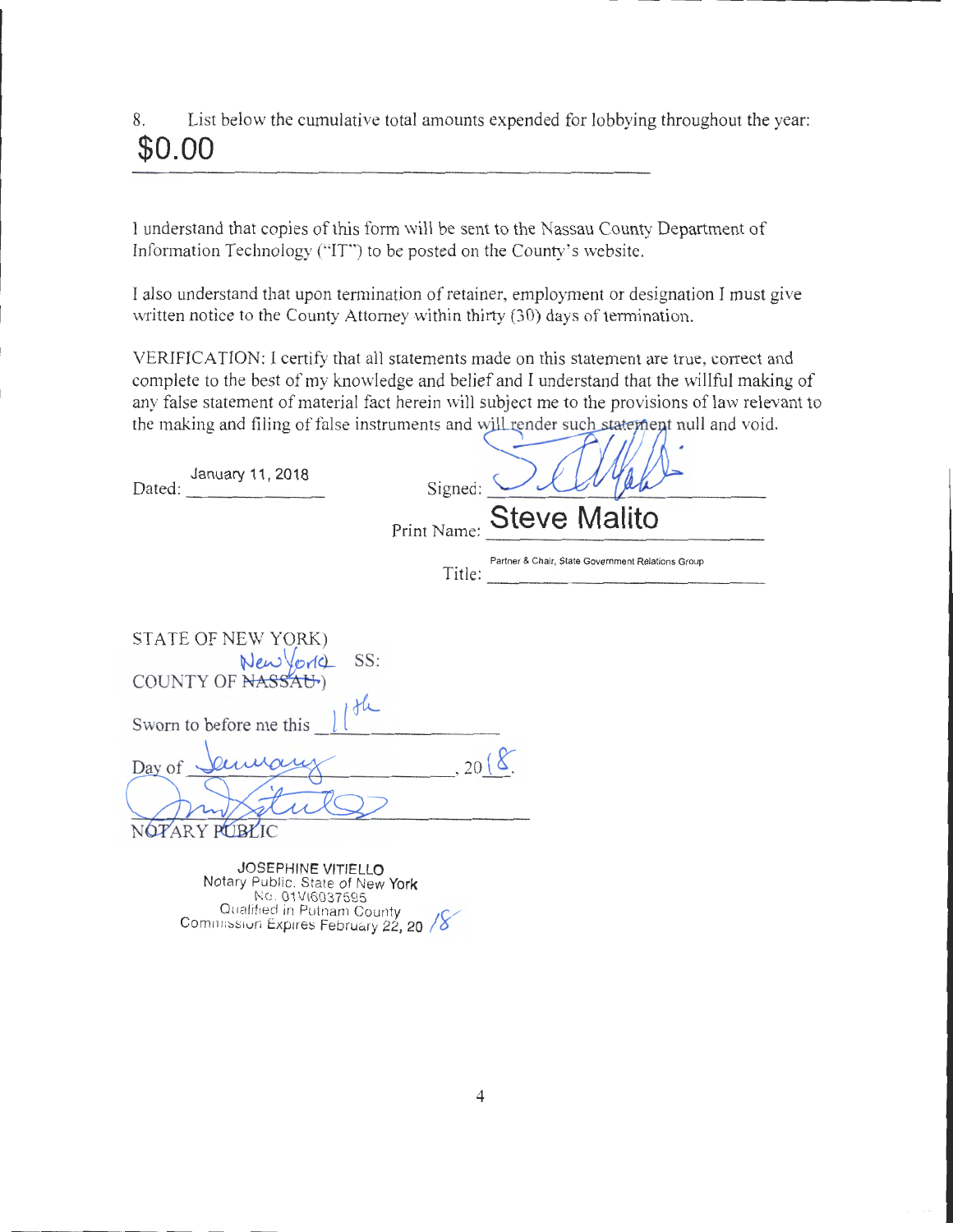### Davidoff Hutcher & Citron LLP Lobbyists Engaging Nassau County Addendum# 1

| <b>Name</b>                | <b>Address</b>                                                                | <b>Phone Number</b> | <b>Registered to Lobby in</b>                                                        |
|----------------------------|-------------------------------------------------------------------------------|---------------------|--------------------------------------------------------------------------------------|
| <b>Charles Capetanakis</b> | Davidoff Hutcher & Citron LLP<br>605 Third Avenue<br>New York, New York 10158 | 516-248-6400        | Nassau County<br>New York City<br>New York State                                     |
| Peter Crouse               | Davidoff Hutcher & Citron LLP<br>150 State Street<br>Albany, New York 12207   | 516-248-6400        | Nassau County<br>New York State                                                      |
| Sean Crowley               | Davidoff Hutcher & Citron LLP<br>605 Third Avenue<br>New York, New York 10158 | 516-248-6400        | Nassau County<br>New York City<br>New York State<br>Federal                          |
| Sid Davidoff               | Davidoff Hutcher & Citron LLP<br>605 Third Avenue<br>New York, New York 10158 | 516-248-6400        | Nassau County<br>New York City<br>New York State<br>Federal                          |
| <b>Arthur Goldstein</b>    | Davidoff Hutcher & Citron LLP<br>605 Third Avenue<br>New York, New York 10158 | 516-248-6400        | Nassau County<br>New York City<br>New York State<br>Federal                          |
| John B. Kiernan            | Davidoff Hutcher & Citron LLP<br>605 Third Avenue<br>New York, New York 10158 | 516-248-6400        | Nassau County<br><b>Suffolk County</b><br>New York City<br>New York State<br>Federal |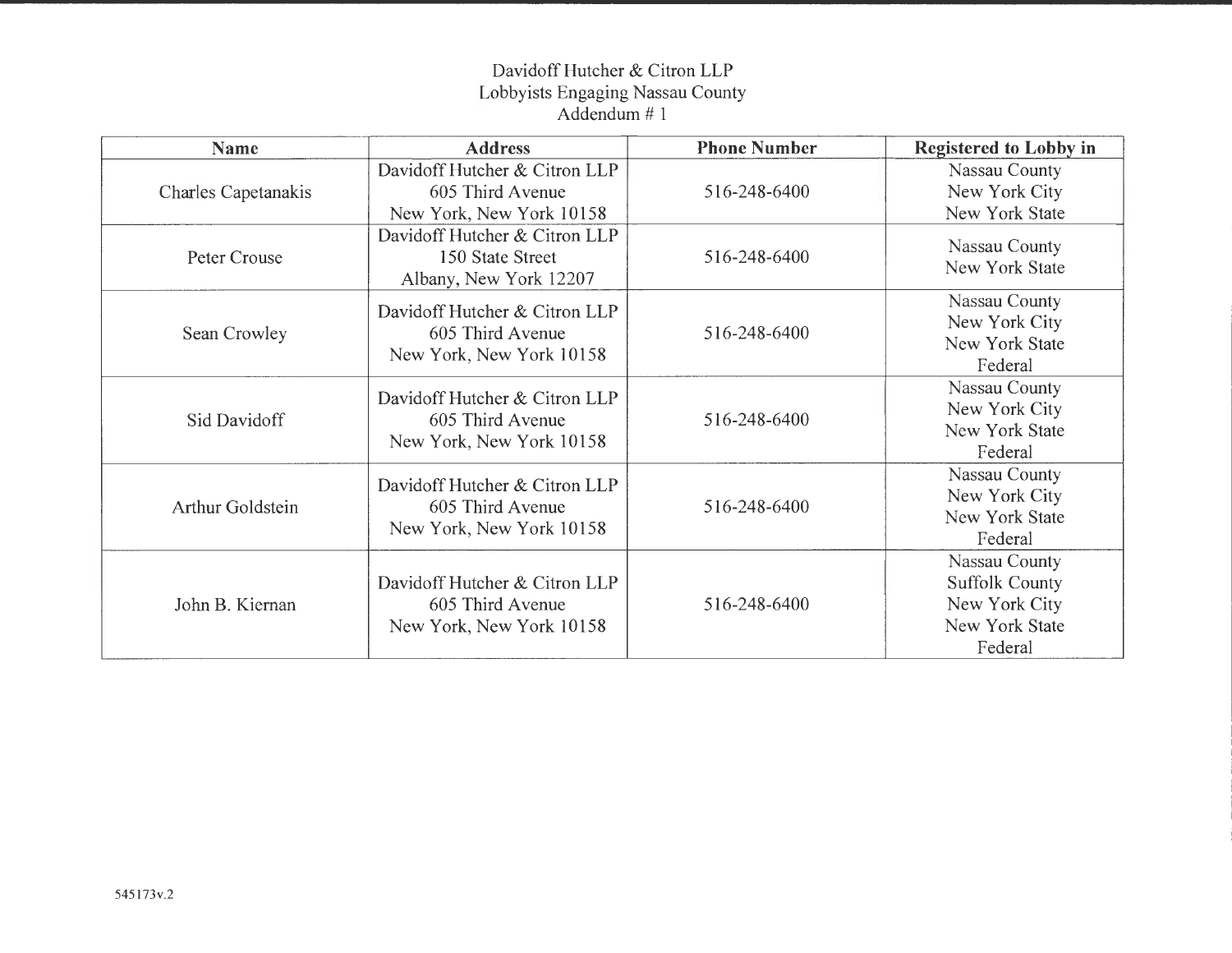### Davidoff Hutcher & Citron LLP Lobbyists Engaging Nassau County Addendum# 1

| Stephen A. Malito     | Davidoff Hutcher & Citron LLP<br>605 Third Avenue<br>New York, New York 10158 | 516-248-6400 | Nassau County<br><b>Suffolk County</b><br>New York City<br>New York State<br>Federal |
|-----------------------|-------------------------------------------------------------------------------|--------------|--------------------------------------------------------------------------------------|
| Nicole L. Weingartner | Davidoff Hutcher & Citron LLP<br>605 Third Avenue<br>New York, New York 10158 | 516-248-6400 | Nassau County<br><b>Suffolk County</b><br>New York City<br>New York State            |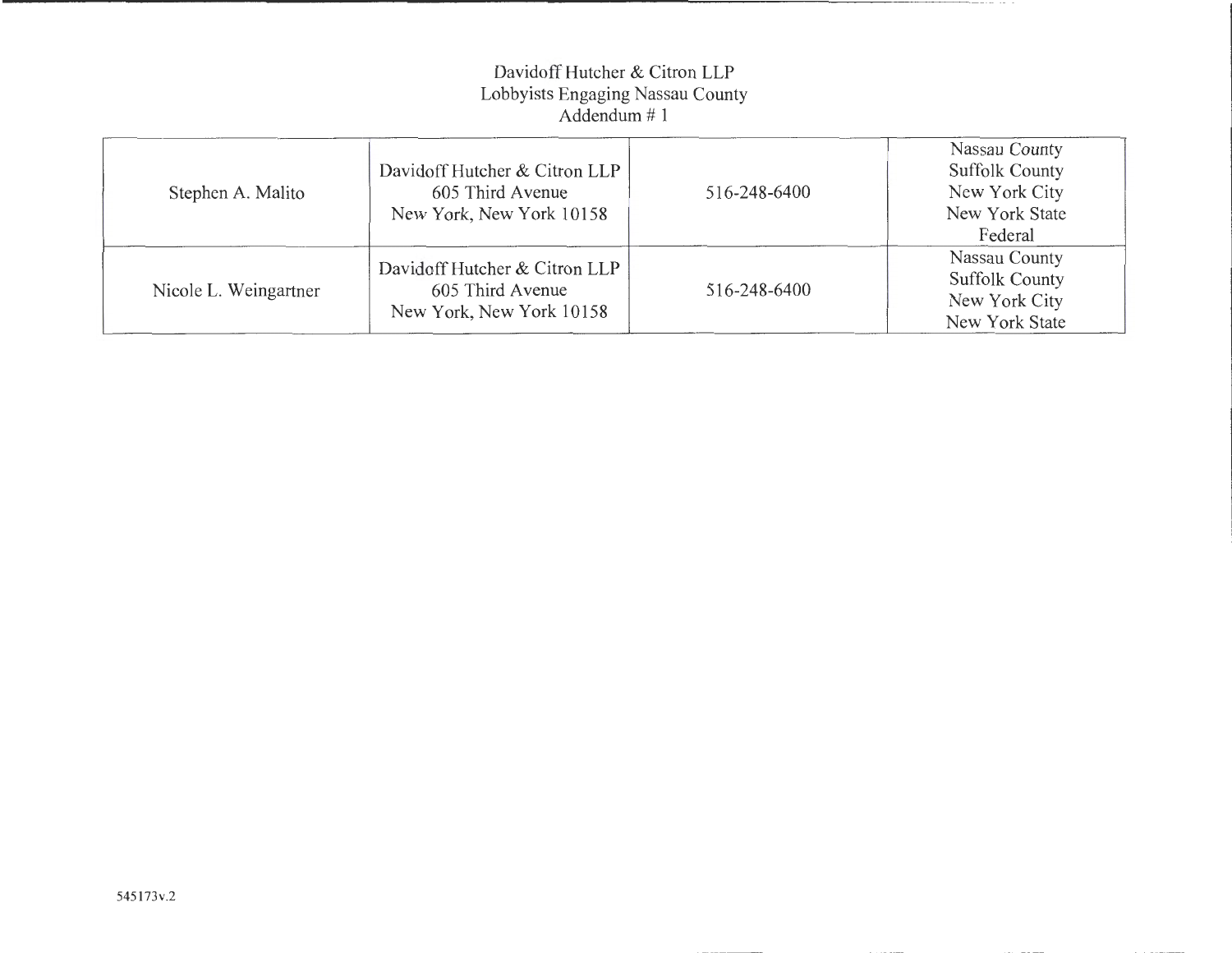#### Davidoff Hutcher & Citron LLP Clients Clients Represented in Nassau County Addendum #2

| <b>Name</b>                                                                                            | <b>Address</b>                                                   | <b>Phone Number</b> |
|--------------------------------------------------------------------------------------------------------|------------------------------------------------------------------|---------------------|
| Election Systems & Software                                                                            | 11208 John Galt Blvd.<br>Omaha, NE 68137                         | 1-877-377-8683      |
| Nassau Village Officials Association                                                                   | P.O. Box 484<br>New Hyde Park, NY 11040-5572                     | 516-437-1455        |
| Castagna Realty Co., Inc.                                                                              | 2110 Northern Blvd., Suite 201<br>Manhasset, New York 11030      | 516-627-6700        |
| Syosset Park Development, LLC<br>c/o Simon Property Group, Inc.<br>(FKA Oyster Bay Realty)             | 225 West Washington Street, 14th Floor<br>Indianapolis, IN 46204 | 317-263-7083        |
| RELX Inc. and affiliated entities including<br>subsidiary Elsevier<br>(FKA Reed Elsevier Inc. et. al.) | 1150 18th Street, NW, Suite 600<br>Washington, DC 20036          | 202-857-8235        |
| Family Residences and Essential<br>Enterprises, Inc. (FREE)                                            | 191 Bethpage Sweet Hollow Road<br>Old Bethpage, New York 11804   | 516-870-1600        |
| North Shore Board of Education                                                                         | 112 Franklin Avenue<br>Sea Cliff, New York 11579                 | 516-277-7801        |

**State Comment**